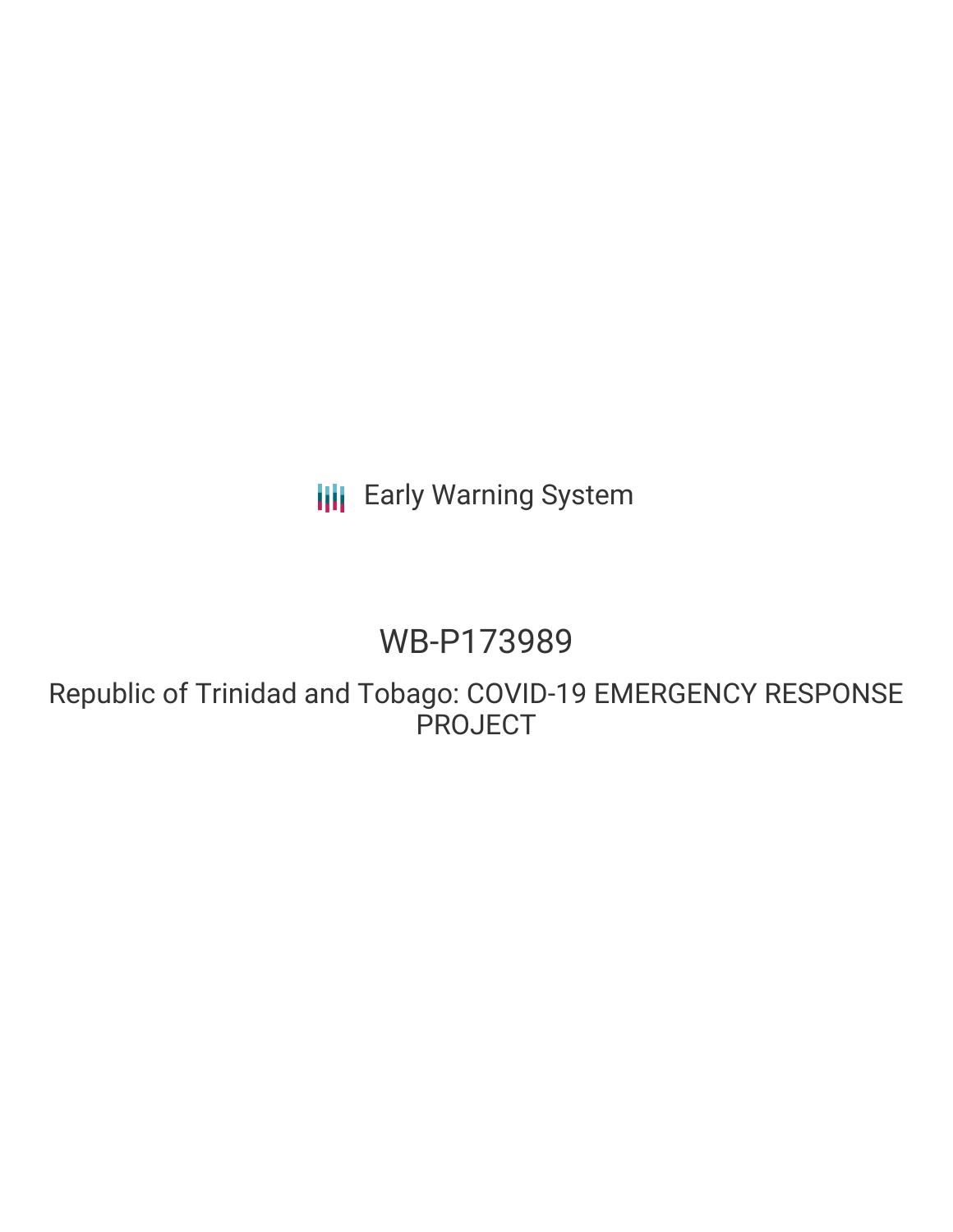

### **Quick Facts**

| <b>Countries</b>               | Trinidad and Tobago               |
|--------------------------------|-----------------------------------|
| <b>Financial Institutions</b>  | World Bank (WB)                   |
| <b>Status</b>                  | Proposed                          |
| <b>Bank Risk Rating</b>        | U                                 |
| <b>Voting Date</b>             | 2020-06-30                        |
| <b>Borrower</b>                | Government of Trinidad and Tobago |
| <b>Sectors</b>                 | <b>Education and Health</b>       |
| <b>Investment Amount (USD)</b> | \$20.00 million                   |
| <b>Project Cost (USD)</b>      | \$20.00 million                   |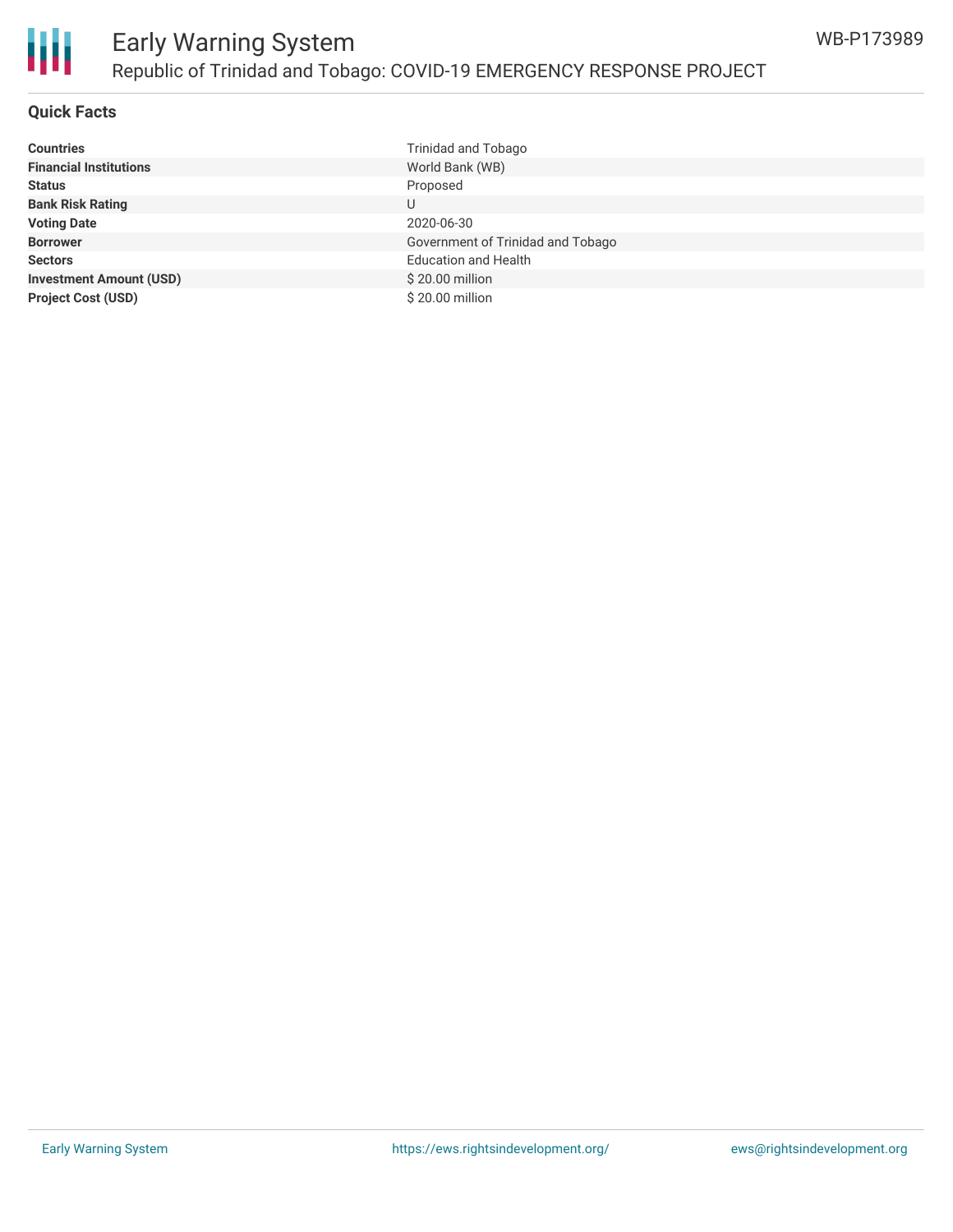

### **Project Description**

The Project Development Objective (PDO) is to detect and respond to the threat posed by COVID-19 and to strengthen the national health system for the emergency response to the COVID-19 pandemic.

The World Bank has classified this project as having a Substantial environmental and social risk rating.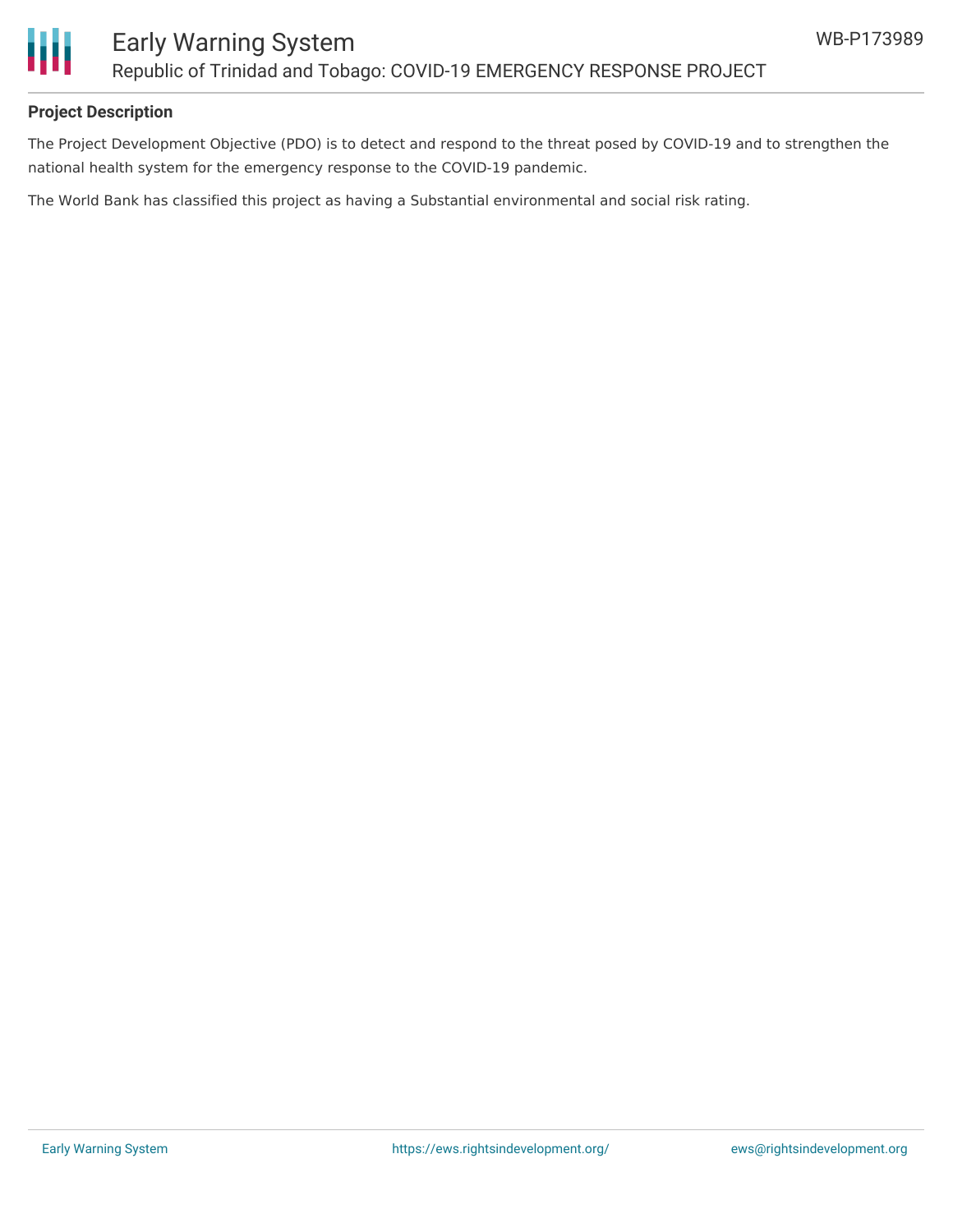

## Early Warning System Republic of Trinidad and Tobago: COVID-19 EMERGENCY RESPONSE PROJECT

#### **Investment Description**

World Bank (WB)

Not available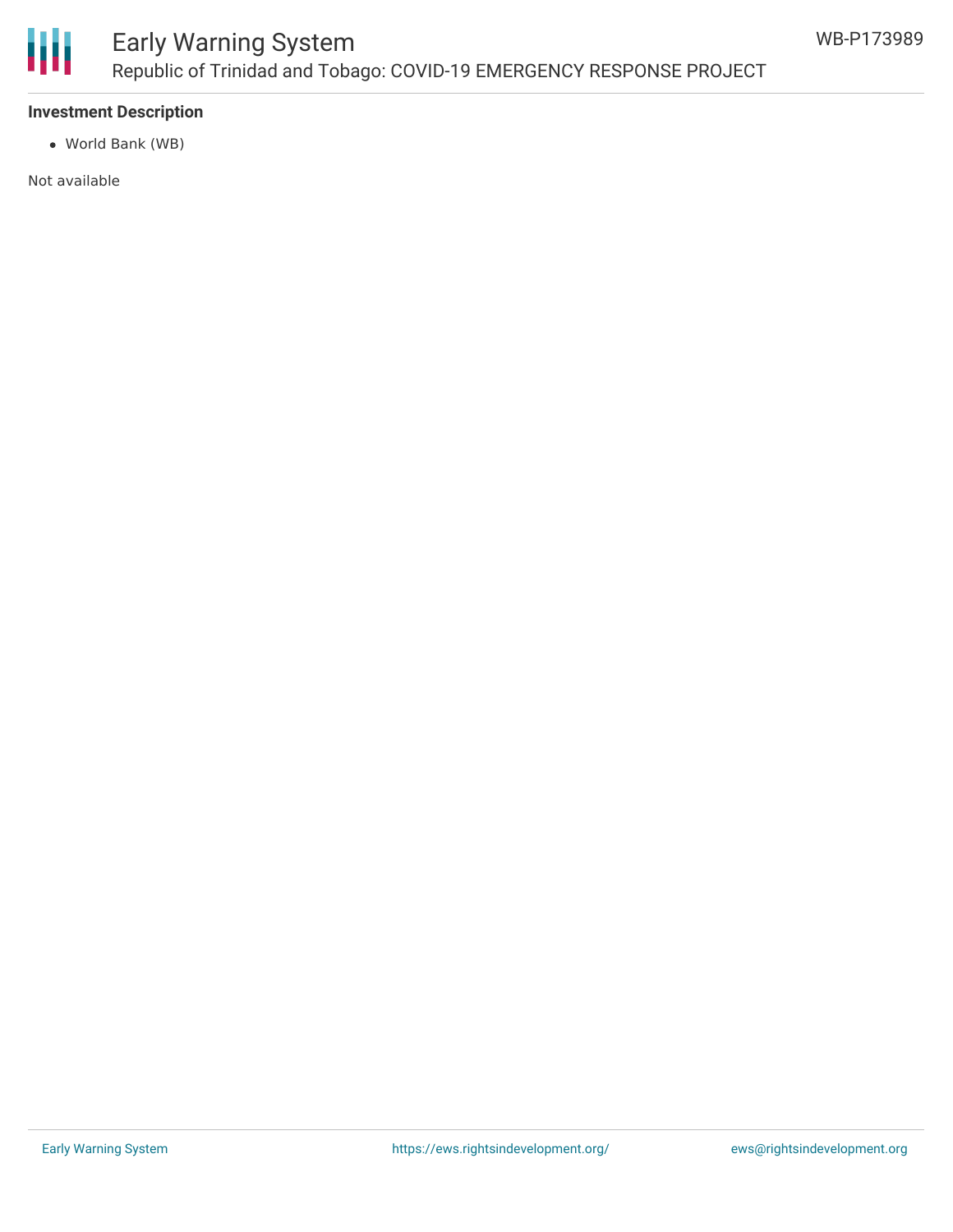

### **Contact Information**

WORLD BANK

Martin Ploetz / Economist / +1-202-458-1705 / [mploetz@worldbank.org](mailto:mploetz@worldbank.org)

Jeremy Veillard / Senior Health Specialist / 5220+33866 / [jveillard@worldbank.org](mailto:jveillard@worldbank.org)

#### ACCOUNTABILITY MECHANISM OF WORLD BANK

The World Bank Inspection Panel is the independent complaint mechanism and fact-finding body for people who believe they are likely to be, or have been, adversely affected by a World Bank-financed project. If you submit a complaint to the Inspection Panel, they may investigate to assess whether the World Bank is following its own policies and procedures for preventing harm to people or the environment. You can contact the Inspection Panel or submit a complaint by emailing ipanel@worldbank.org. You can learn more about the Inspection Panel and how to file a complaint at: https://www.inspectionpanel.org.